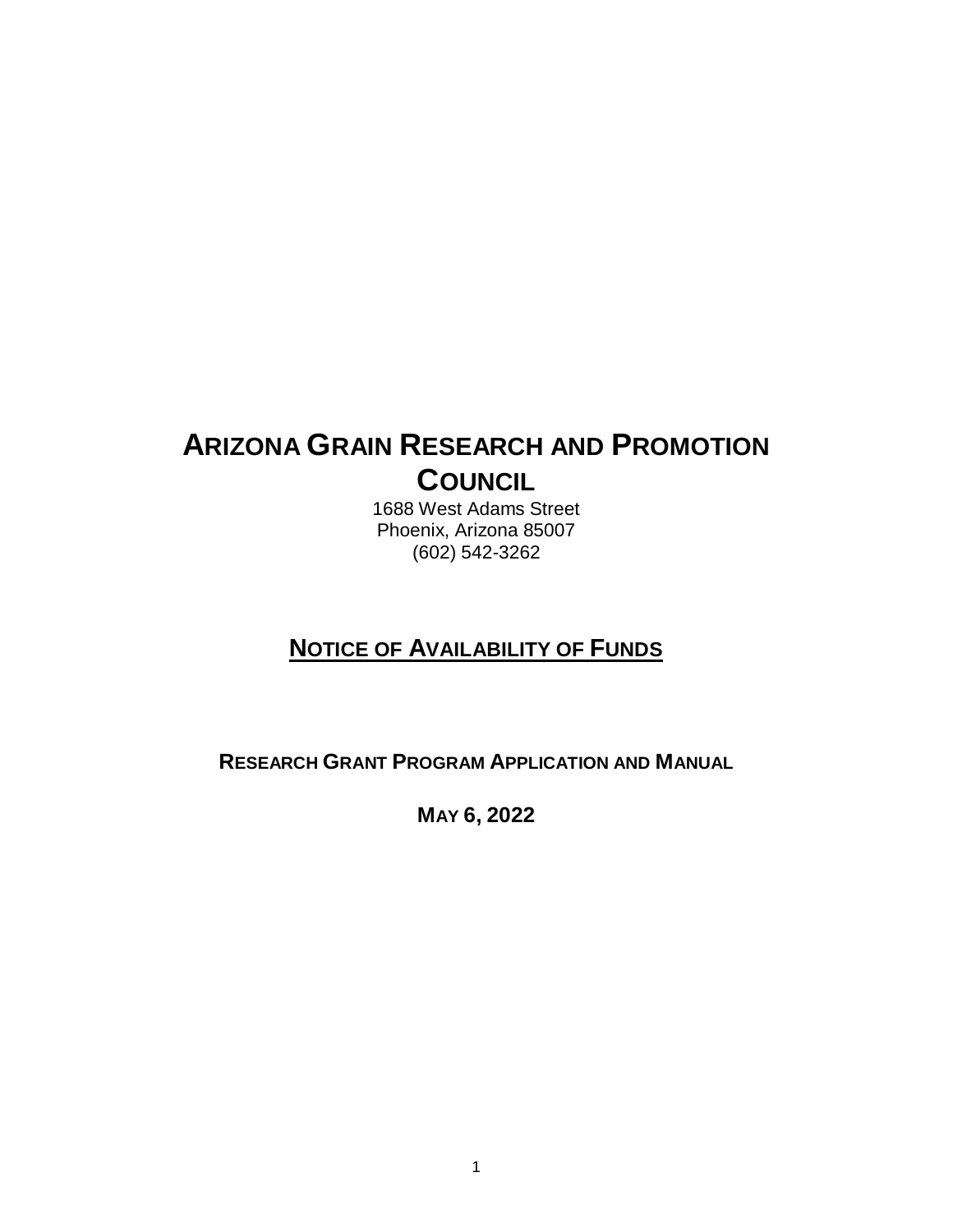Dear Research Grant Applicant:

The Arizona Grain Research and Promotion Council (AGRPC) is pleased to present the 2022 Research Grant Application and Manual. Grant monies are expected to be available to successful applicants in September of 2022. This Manual contains general program information, application guidelines, criteria, and application requirements.

Applications **must** be submitted on-line at:

<https://tinyurl.com/AGRPC-2022>

Please contact Lisa James if you have any questions.

Lisa James AGRPC Administrator Arizona Department of Agriculture 1688 W. Adams Phoenix, AZ 85007 Telephone: 602-542-3262 Fax: 602-364-0830 E-mail: [ljames@azda.gov](mailto:ljames@azda.gov)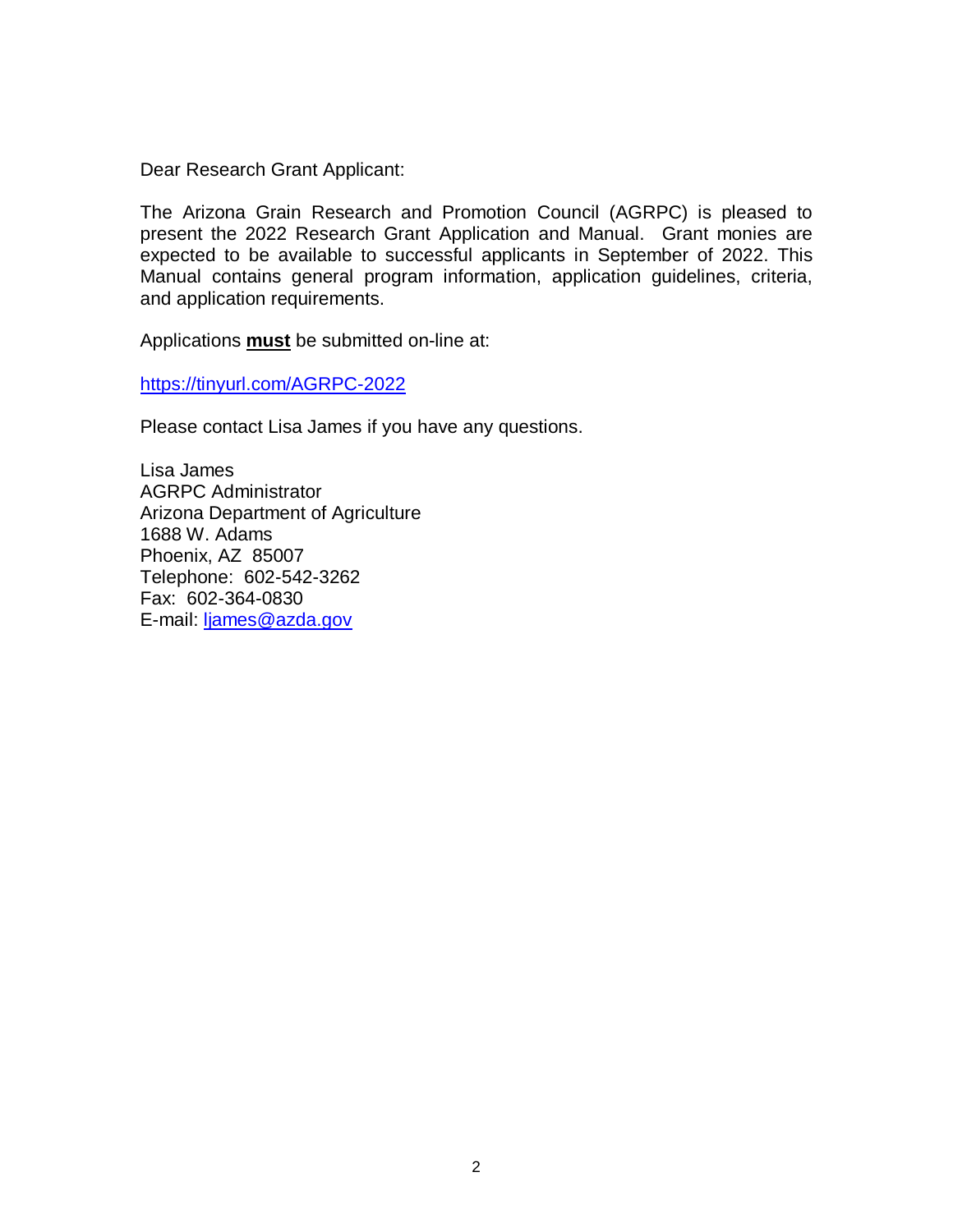#### **INTRODUCTION**

#### **AGRPC GRANT PROGRAM**

The Arizona Grain Research and Promotion Council ("AGRPC") has established a Grant program to assist Arizona grain producers in identifying solutions to production issues. All research findings, abstracts, and reports resulting from funds awarded through this grant process shall be made available to Arizona grain producers through the AGRPC. The AGRPC is exempt from the provisions of Title 41, Chapter 24, Arizona Revised Statutes, relating to grants pursuant to A.R.S. § 41-2706(B)(6) and instead awards grants according to the competitive grant solicitation requirements of A.A.C. R3-9-205 (attached).

#### **FUNDING SOURCE**

Funds for the AGRPC grants are available primarily from assessments on the seed of barley and wheat of all classes produced in Arizona for use as food, feed, or seed or produced for any industrial or commercial use imposed pursuant to A.R.S. § 3-587 and A.A.C. R3-9-202.

The AGRPC may award grants for multiple year projects. AGRPC may also award multiple grants from these funds contingent upon the availability of funds at the time of award. Applications may include a budget of up to \$30,000.00. The AGRPC expects to issue Grant awards in August of 2022.

#### **DEADLINES**

AGRPC must receive completed applications no later than **5:00 p.m. (MST) on Thursday, August 4, 2022**. Late applications received by the AGRPC shall be returned without review. Applications submitted by the August 4 deadline will be publicly opened, read and recorded beginning at 8:00 a.m. on August 5 at 1110 W. Washington Street, 4<sup>th</sup> Floor, Phoenix, Arizona.

Applications **must** be submitted on-line at:

#### <https://tinyurl.com/AGRPC-2022>

#### **GENERAL COMPLIANCE**

All proposed projects must comply with all applicable federal and state laws and the terms of the Grant award agreement signed after an award is made. The information contained in an application shall not be confidential. All applications shall be open for public inspection the next business day after the due date.

#### **GENERAL INDEMNIFICATION**

To the extent permitted by A.R.S. §§ 35-154 & 41-621, awardees shall indemnify, defend, save and hold harmless the State of Arizona, its departments, agencies, boards, commissions, universities and its officers, officials, agents and employees, including the AGRPC and its members, from all claims, actions, liabilities, damages, losses, or expenses for bodily or personal injury, or loss or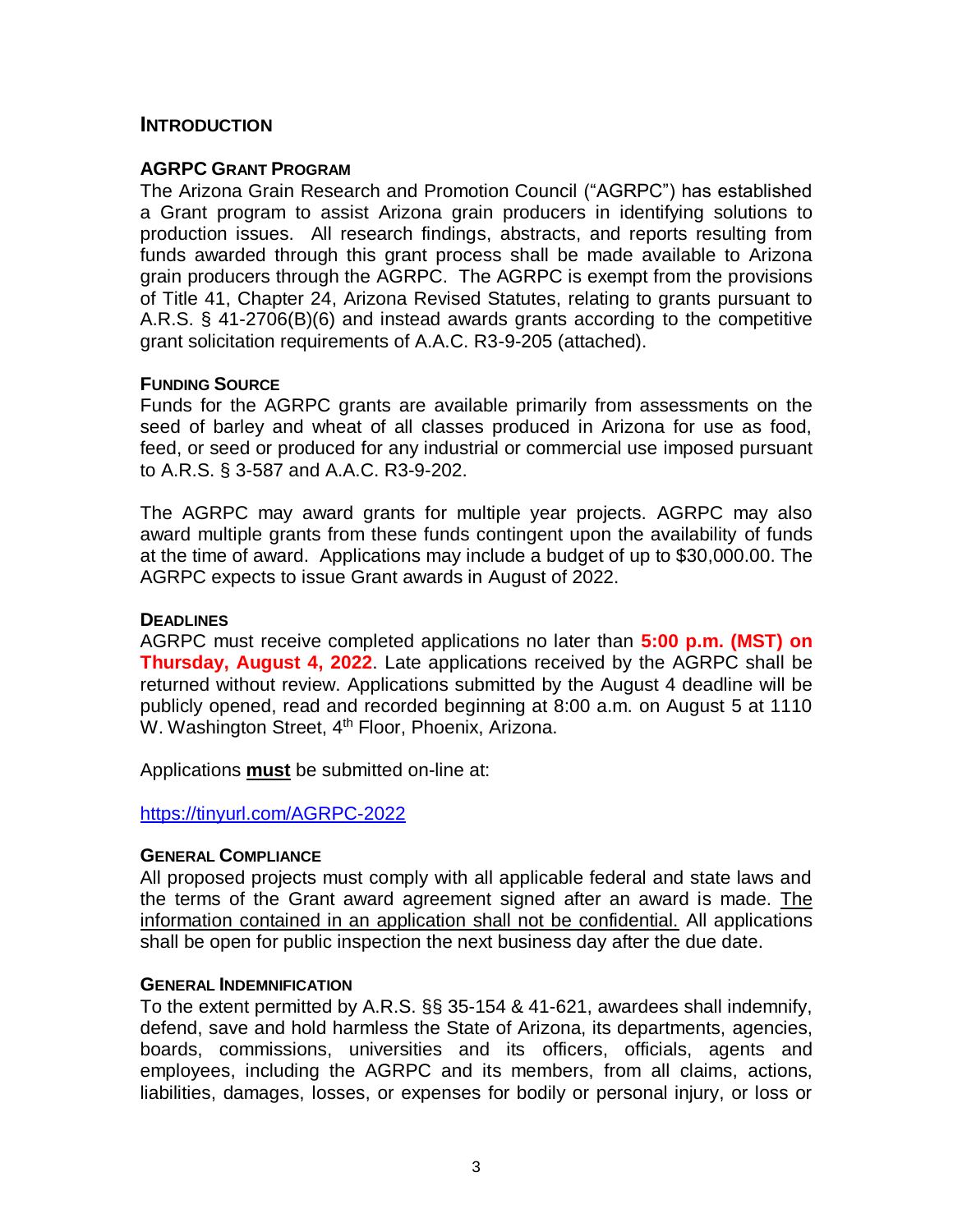damage to property caused by the awardee as a result of work performed due to the filing of this application or enforcement or monitoring undertaken due to the grant.

#### **RECORDS REQUIREMENT COMPLIANCE**

As required by A.R.S. § 35-214, the awardee shall retain all books, accounts, reports, files, and other records relating to the acquisition and performance of the Grant award agreement for a period of five years after the completion of the Grant award agreement. All records shall be subject to inspection and audit by State of Arizona personnel at reasonable times. Upon request, the awardee shall produce a legible copy of any or all such records.

## **GENERAL ELIGIBILITY REQUIREMENTS FOR ALL APPLICANTS**

## **PROPOSED PROJECTS**

A.R.S. § 3-584(B)(3) provides the AGRPC may participate in any program or project that the AGRPC determines appropriate to provide education, publicity or other assistance to facilitate further development of the Arizona grain industry.

## **The AGRPC is interested in projects that will address the economic sustainability of small grain production in Arizona, i.e. input resources.**

A.R.S. § 3-584(C)(5) provides the AGRPC may make grants to research agencies for financing appropriate studies, research projects and programs to assist in the:

- 1. Reduction of fresh water consumption;
- 2. Development of new grain varieties;
- 3. Improvement of production and handling methods;
- 4. Research and design of new or improved harvesting and handling equipment.

#### **Studies, projects and programs may involve other crops as long as there is a net benefit to small grain production.**

The AGRPC encourages collaboration by entities for community partnerships.

The AGRPC may schedule time for each applicant to orally present their proposal during its meeting expected to be held on August 16, 2022. Although presentations are voluntary, they are highly encouraged, as the AGRPC members may have questions of applicants that could be addressed at that time. Presentations may also be limited to 5 minutes or based on the number of presentations being made. The AGRPC Administrator will directly contact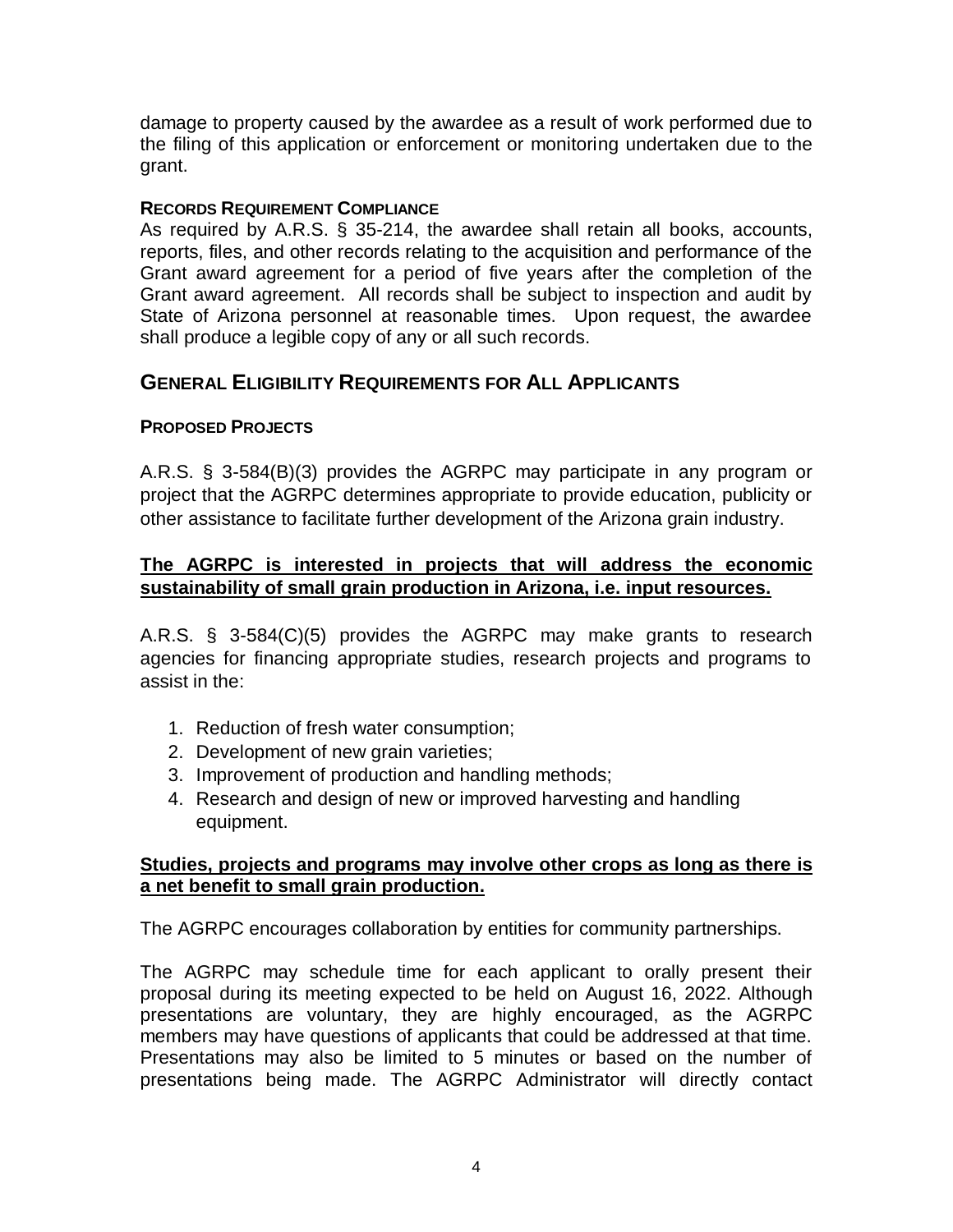applicants with specific date and time information, and an agenda will be published at least 24 hours prior to the meeting.

#### **APPLICATION INSTRUCTIONS**

All applicants **must** adhere to the following instructions, in addition to other requirements as stated in this Manual as well as A.A.C. R3-9-205 (attached), to be considered eligible for a Grant. **Proposed projects missing any of the subsequent information may be deemed ineligible.**

**Applications must be submitted on-line at:** 

<https://tinyurl.com/AGRPC-2022>

- Complete items 1-9 of on-line application. **See page 8.**
- $\triangleright$  Include a completed and signed Application Cover Sheet.
- $\triangleright$  Include an itemized proposed project budget with all direct costs of the proposed project up to \$30,000.00. **The budget for the proposed project shall not include indirect/overhead expenses.**

#### **PRIOR TO AWARD**

- $\triangleright$  Individual applicants (not part of a public agency or private entity) must provide documentation of lawful presence in the United States, pursuant to A.R.S. § 1-502 and 8 U.S.C. § 1621.
- $\triangleright$  An applicant that is an employer must provide proof that it is registered with and participating in the e-verify program.

#### **CRITERIA**

The following criteria shall be used by the AGRPC for evaluating grant applications and awarding the AGRPC funds.

- 1. The applicant's successful completion of prior research projects,
- 2. The extent to which the proposed project identifies solutions to current issues facing the grain industry,
- 3. The extent to which the proposed project addresses future issues facing the grain industry,
- 4. The extent to which the proposed project addresses the findings of any industry surveys conducted within the previous year,
- 5. The appropriateness of the budget request in achieving the project objectives,
- 6. The appropriateness of the proposal time-frame to the stated project objectives, and
- 7. Relevant experience and qualifications of the applicant.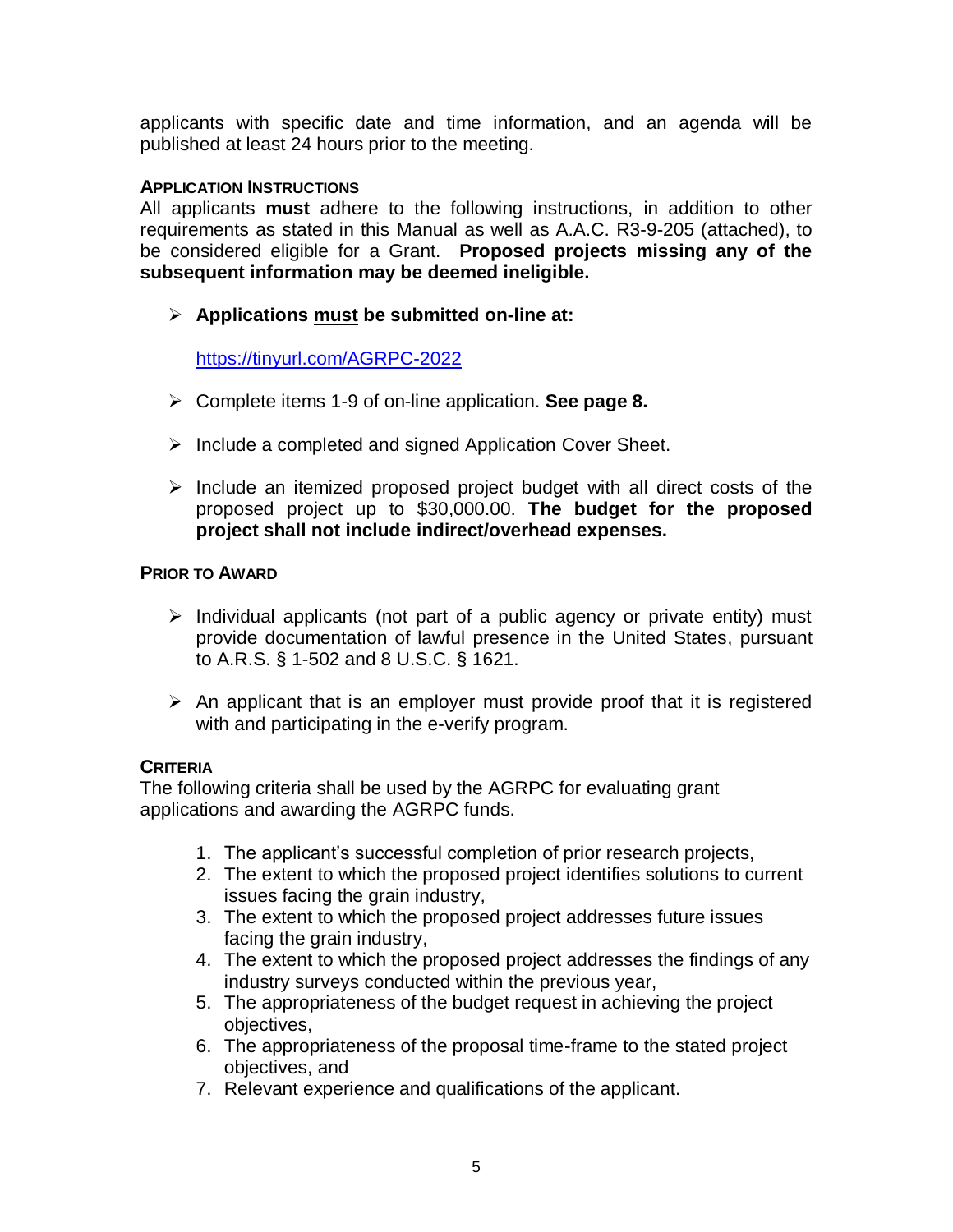#### **DISAGREEMENT PROCESS**

The AGRPC reserves the right to reject any application for failure to comply with the requirements in this Grant Application and Manual.

An applicant may request the AGRPC to reconsider the application. In the request for reconsideration, the applicant shall provide specific reasons for the reconsideration. The AGRPC may grant a reconsideration of the applicant's application. The AGRPC shall not grant reconsideration based on dissatisfaction with the amount of a grant award.

#### **PROTESTS**

 $\overline{a}$ 

Protests shall be filed with the AGRPC in writing. A protest of the grant manual shall be filed before the due date and time for grant applications. A protest of a proposed award or of an award shall be filed within 10 days after the grant applications are open for public inspection. A protest shall include the following information:

- 1. The name, address and telephone number of the protesting party;
- 2. The signature of the protesting party or its representative;
- 3. The name and year of the grant program;
- 4. A detailed statement of the legal and factual grounds of the protest, including copies of relevant documents; and
- 5. The form of relief requested.

#### **REPORTING & ACCOUNTING**

All research findings, abstracts and reports resulting from funds awarded in this grant process shall be made available to Arizona grain producers through the AGRPC.

Awardees shall provide at least one progress report during the grant period as well as a final report at the end of the grant period. These reports must be prefaced by an abstract and layman's summary.

The final report must be submitted within 90 days of the project duration end date or the final payment may be forfeited.<sup>1</sup> A no-cost extension may be requested by notifying the AGRPC administrator. The request must be submitted, in writing, prior to the project duration end date.

 $1$  Governmental units may be exempt from this provision. A.A.C. R3-9-205 (H)(2).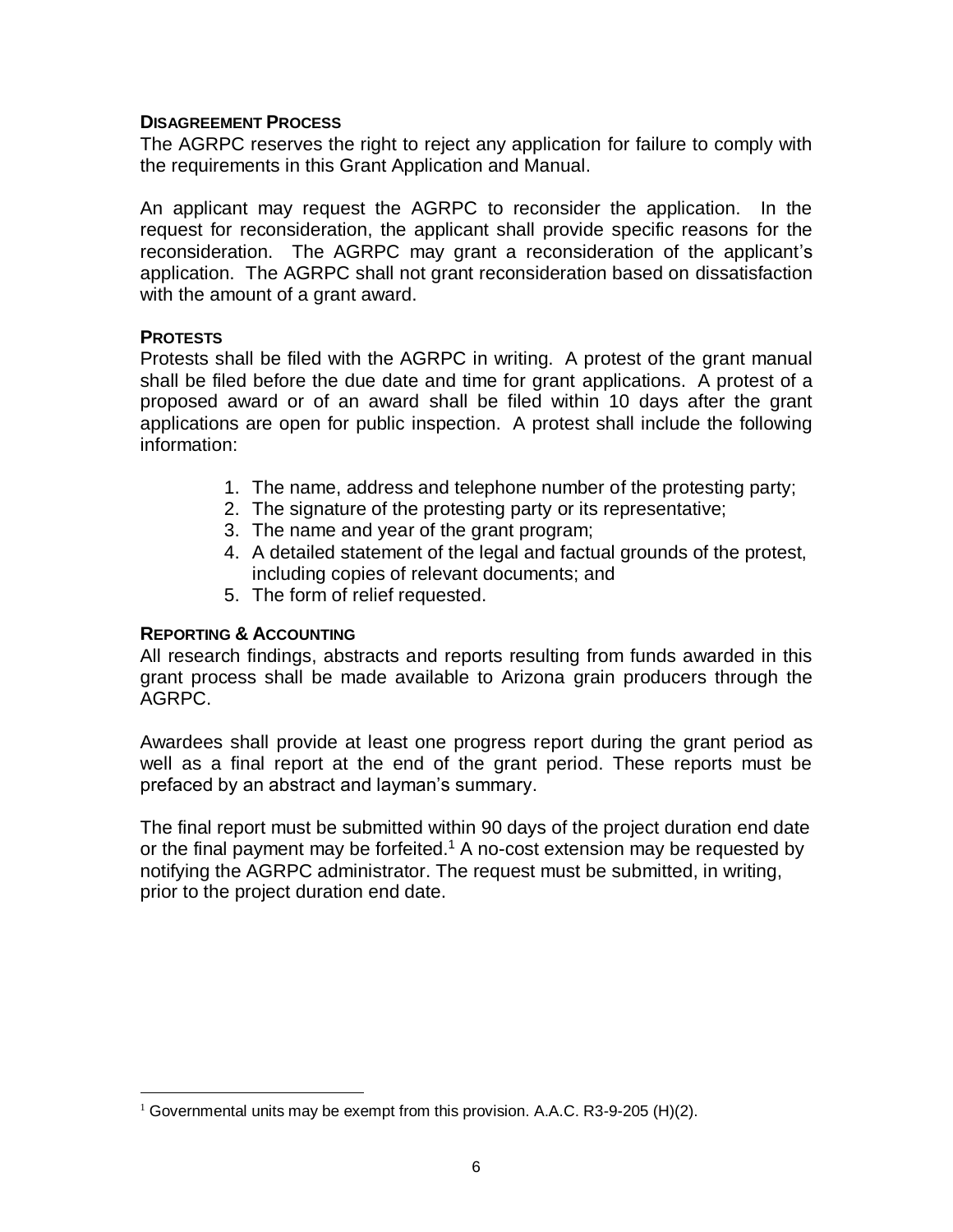## **APPLICATION COVER SHEET AGRPC Grant Program**

**INFORMATION SHOULD BE TYPED OR CLEARLY PRINTED (This form is available as a fillable PDF at: [https://agriculture.az.gov/grants\)](https://agriculture.az.gov/grants)**

|                           | Company/Organization Name: University of the Company/Organization Name:                 |  |
|---------------------------|-----------------------------------------------------------------------------------------|--|
|                           |                                                                                         |  |
|                           |                                                                                         |  |
|                           | City:___________________________________State:_____________Zip:_________________        |  |
|                           | Phone: ( ____ )____________________Cell: <u>(____ )___________________</u> ____________ |  |
|                           |                                                                                         |  |
|                           |                                                                                         |  |
|                           | Funding Amount Requested: _____________________                                         |  |
|                           |                                                                                         |  |
| the best of my knowledge. | I hereby certify that the information in this application is true and correct to        |  |
| Authorized                |                                                                                         |  |
|                           |                                                                                         |  |

| <b>Print Name:</b> |  |
|--------------------|--|
|                    |  |

| Date: |  |
|-------|--|
|       |  |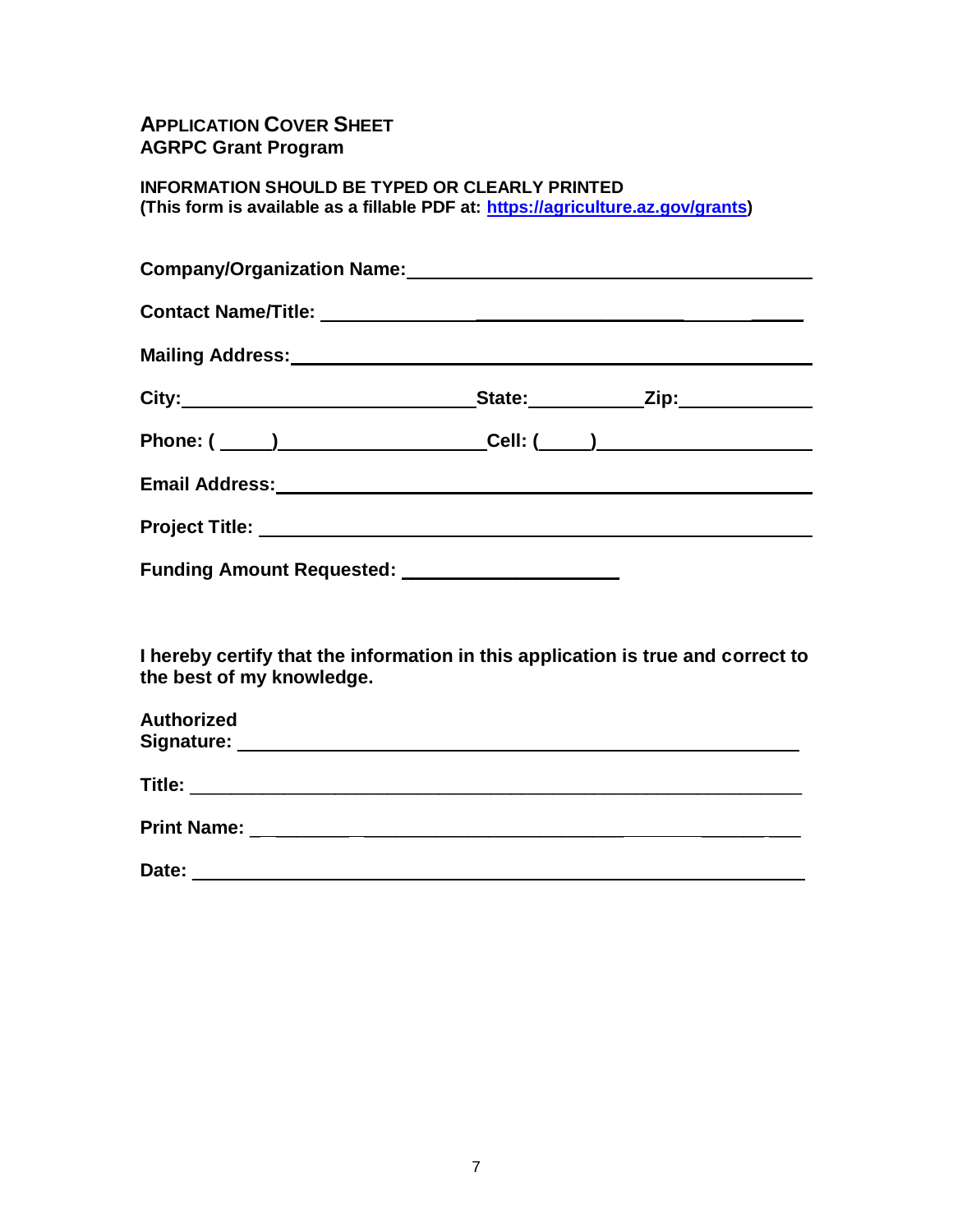**REQUIRED APPLICATION INFORMATION (SEE INSTRUCTIONS FOR ON-LINE APPLICATIONS)**

- **1. Application/Project Title**
- **2. Program/Project Congressional District**
- **3. Program/Project Legislative District**
- **4. Scope of Work**

**In detail, please explain the rationale behind the proposed project. Explain the significance, need, benefit to the industry and long range objectives for the project. Please be sure that the project addresses one or more of the issues listed on Page 4 of the Grant Manual.**

**5. Project Timeline**

**Please explain and include a timeline for the expected work product, with a brief synopsis of any and all work and procedures planned during the grant period. Also, please provide a timeline for reporting on the project, including at least one progress report during the grant period.**

**6. Collaborative Elements and Partners**

**In detail, please identify the proposed project's personnel. This should include: the principal investigator(s), cooperating investigators, and the expected location(s) where the project will be undertaken.**

**7. Sustainability Plan**

**If you are requesting additional funding for a project funded by the AGRPC in a previous year(s), please provide a summary of the work done on the project to date. Please explain how the additional work and funding will enhance and support the previous work on the project.**

**8. Evaluation Plan**

**How will you measure the progress and performance of the proposed project?**

**9. Project Goals and Objectives**

**What are the immediate goals and objectives during the grant period?**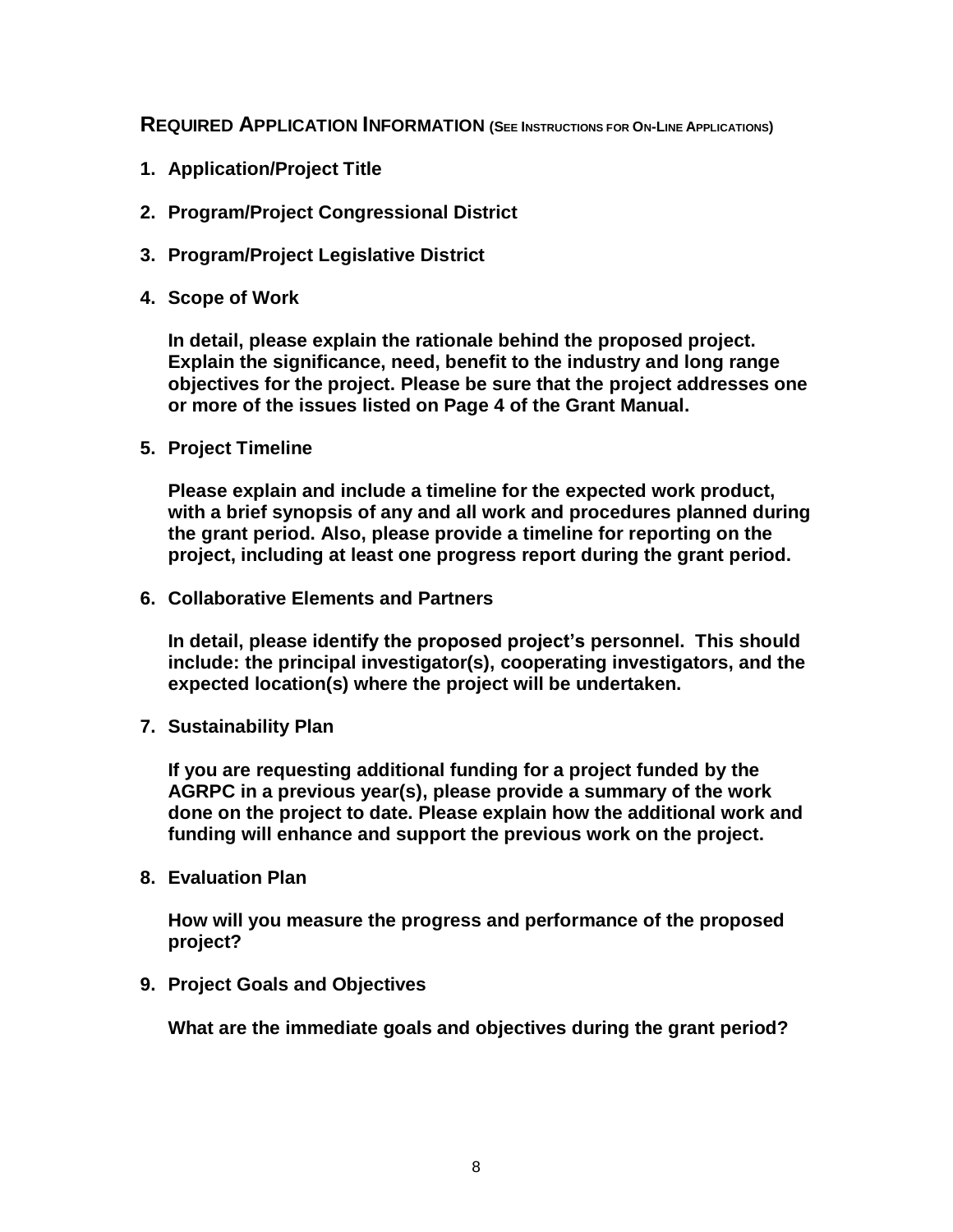**BUDGET** (SEE INSTRUCTIONS FOR ON-LINE APPLICATIONS)

**Please include an itemized budget (up to \$30,000.00 in whole dollars only) of how grant funds will be spent.** 

**Provide a justification narrative for each applicable category.**

**Matching or Cost Share is not required.**

#### **The budget for the proposed project shall not include indirect/overhead expenses.**

#### **DEFINITIONS AND ABBREVIATIONS**

"AGRPC" means the Arizona Grain Research and Promotion Council.

"Authorized signature" means the signature of an individual authorized to receive funds on behalf of an applicant and responsible for the execution of the applicant's project.

"Awardee" means an applicant to whom the AGRPC awards grant funds for a proposed project.

"Grant" means an award of financial support to an applicant according to A.R.S.  $§$  3-584(C)(5).

"Grant award agreement" means a document advising an applicant of the amount of money awarded following receipt by the AGRPC of the applicant's signed acceptance of the award.

#### **CHECKLIST**

- **Application submitted on-line at:** <https://tinyurl.com/AGRPC-2022>
- **Completed items 1-9 of on-line application.**
- **Signed Application Cover Sheet uploaded in on-line application.**
- **Completed budget worksheet of on-line application.**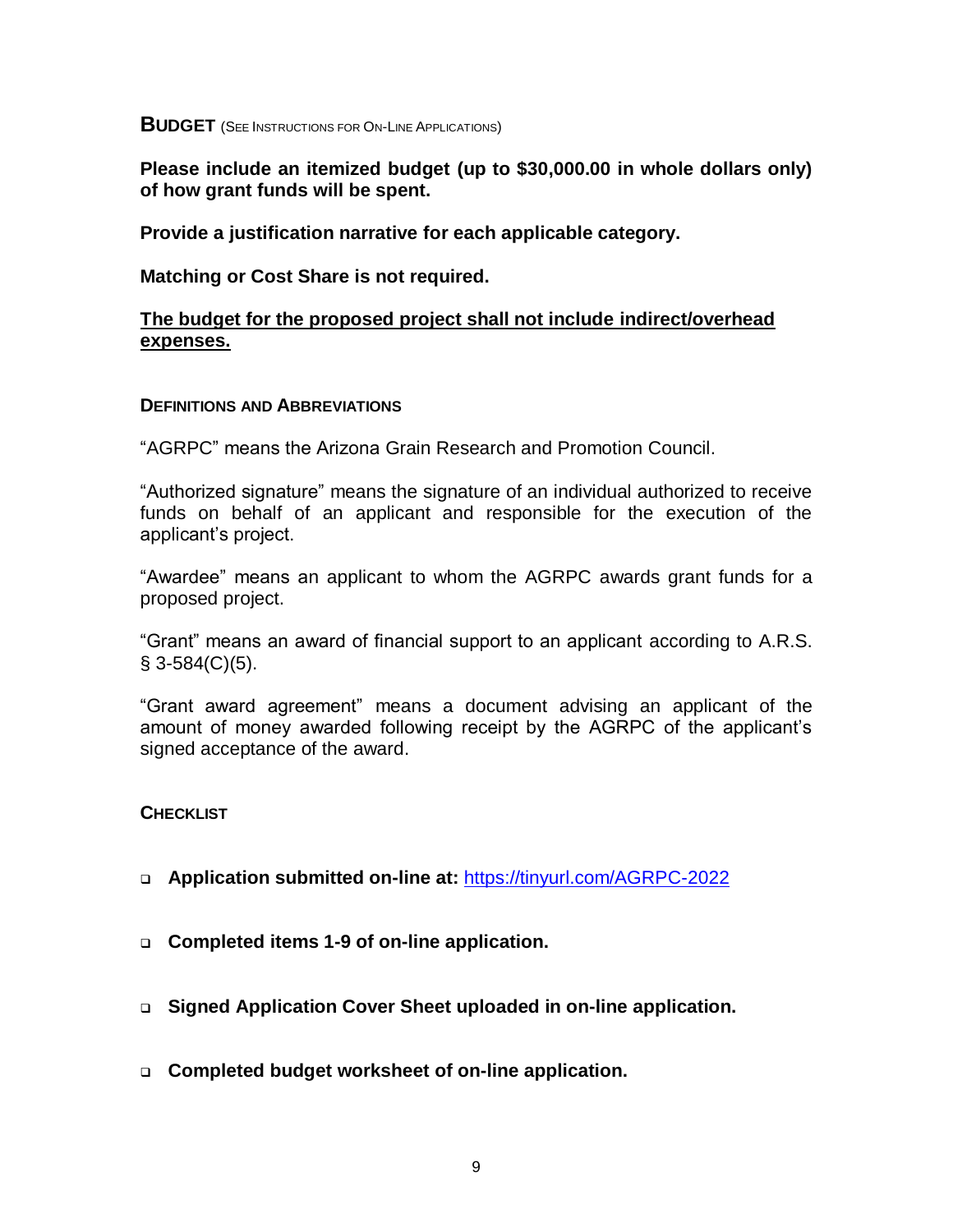## **R3-9-205. Grants**

A. Definitions.

"Authorized signature" means the signature of an individual authorized to receive funds on behalf of an applicant and responsible for the execution of the applicant's project.

"Awardee" means an applicant to whom the AGRPC awards grant funds for a proposed project.

"Governmental unit" means any department, commission, council, board, bureau, committee, institution, agency, government corporation, or other establishment or official of the executive branch or corporation commission of this state, another state, or the federal government.

"Grant" means an award of financial support to an applicant according to A.R.S. § 3-584(C)(5).

"Grant award agreement" means a document advising an applicant of the amount of money awarded following receipt by the AGRPC of the applicant's signed acceptance of the award.

- B. Grant application process.
	- 1. The AGRPC shall award grants according to the competitive grant solicitation requirements of this Article.
	- 2. The AGRPC shall post the grant application and manual on the AGRPC's web site at least four weeks before the due date of a grant application.
	- 3. The AGRPC shall ensure that the grant application and manual contain the following items:
		- a. Grant topics related to AGRPC projects specified in A.R.S. § 3-584(C)(5);
		- b. A statement that the information contained in a grant application is not confidential;
		- c. A statement that the AGRPC funding source is primarily from assessments on the seed of barley and wheat of all classes produced in Arizona for use as food, feed, or seed or produced for any industrial or commercial use;
		- d. An application form including sections about the description of the grant project, scope of work to be performed, an authorized signature line, and a sample budget form;
		- e. A statement that the applicant shall not include overhead expenses in the budget for the proposed project;
		- f. The criteria that the AGRPC shall use to evaluate an application;
		- g. The date and time by which the applicant shall submit an application;
		- h. The anticipated date of the AGRPC award;
		- i. A copy of this Section consisting of grant solicitation procedures and requirements; and
		- j. Any other information necessary for the grant application.
	- 4. The AGRPC shall not evaluate an application received by the AGRPC after the due date and time.
- C. Criteria. The AGRPC shall consider the following when reviewing a grant application and deciding whether to award AGRPC funds:
	- 1. The applicant's successful completion of prior research projects, if applicable;
	- 2. The extent to which the proposed project identifies solutions to current issues facing the grain industry;
	- 3. The extent to which the proposed project addresses future issues facing the grain industry;
	- 4. The extent to which the proposed project addresses the findings of any industry surveys conducted within the previous year;
	- 5. The appropriateness of the budget request in achieving the project objectives;
	- 6. The appropriateness of the proposal time-frame to the stated project objectives; and
	- 7. Relevant experience and qualifications of the applicant.
- D. Public participation.
	- 1. The AGRPC shall make all applications available for public inspection by the business day following the application due date.
	- 2. Before awarding a grant, the AGRPC shall discuss, evaluate, and make a decision on grant applications and proposed projects at a meeting conducted under A.R.S. § 38-431 et seq.